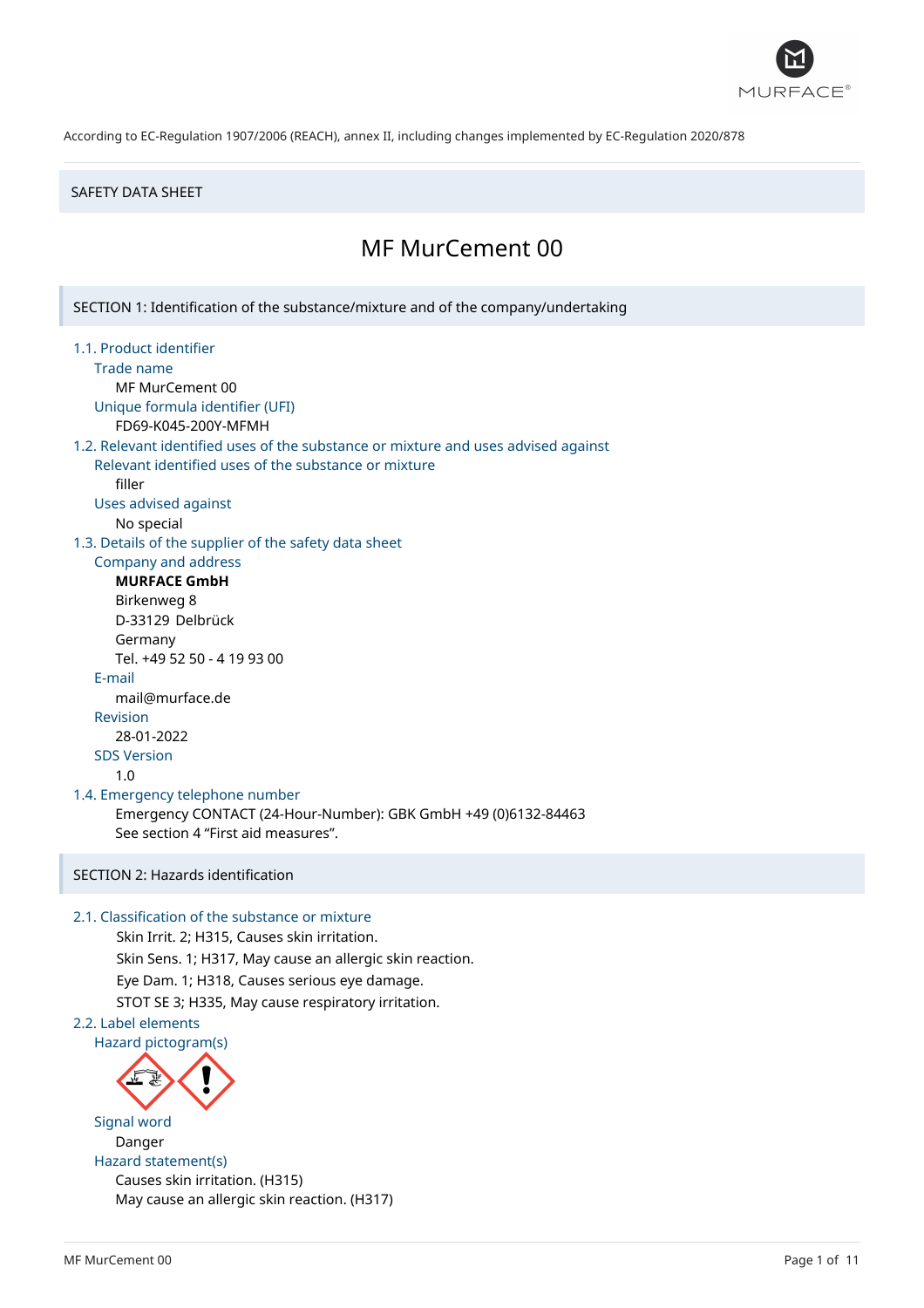

```
Causes serious eye damage. (H318)
      May cause respiratory irritation. (H335)
  Safety statement(s)
      General
         -
      Prevention
         Wear eye protection/protective gloves/protective clothing. (P280)
         Avoid breathing dust. (P261)
      Response
         IF IN EYES: Rinse cautiously with water for several minutes. Remove contact lenses, if present and easy to do.
         Continue rinsing. (P305+P351+P338)
         Immediately call a POISON CENTER/doctor. (P310)
      Storage
         Store in a well-ventilated place. Keep container tightly closed. (P403+P233)
      Disposal
         Dispose of contents/container to an approved waste disposal plant. (P501)
  Hazardous substances
      Portland Cement
      Calcium dihydroxide
2.3. Other hazards
  Additional labelling
      Not applicable
  Additional warnings
      This mixture/product does not contain any substances considered to meet the criteria classifying them as PBT
      and/or vPvB.
```
#### SECTION 3: Composition/information on ingredients

#### 3.2. Mixtures

| Product/substance      | Identifiers                                                      | % w/w           | Classification                                                                           | Note  |
|------------------------|------------------------------------------------------------------|-----------------|------------------------------------------------------------------------------------------|-------|
| <b>Portland Cement</b> | CAS No.: 65997-15-1<br>EC No.: 266-043-4<br>REACH:<br>Index No.: | $>= 0.1 - 30\%$ | Skin Irrit. 2, H315<br>Skin Sens. 1B, H317<br>Eye Dam. 1, H318<br><b>STOT SE 3, H335</b> |       |
| Calcium dihydroxide    | CAS No.: 1305-62-0<br>EC No.: 215-137-3<br>REACH:<br>Index No.:  | $>= 0.1 - 5\%$  | Skin Irrit. 2, H315<br>Eye Dam. 1, H318<br><b>STOT SE 3, H335</b>                        | $[1]$ |

-----

See full text of H-phrases in section 16. Occupational exposure limits are listed in section 8, if these are available. Other information

[1] European occupational exposure limit

# SECTION 4: First aid measures

4.1. Description of first aid measures General information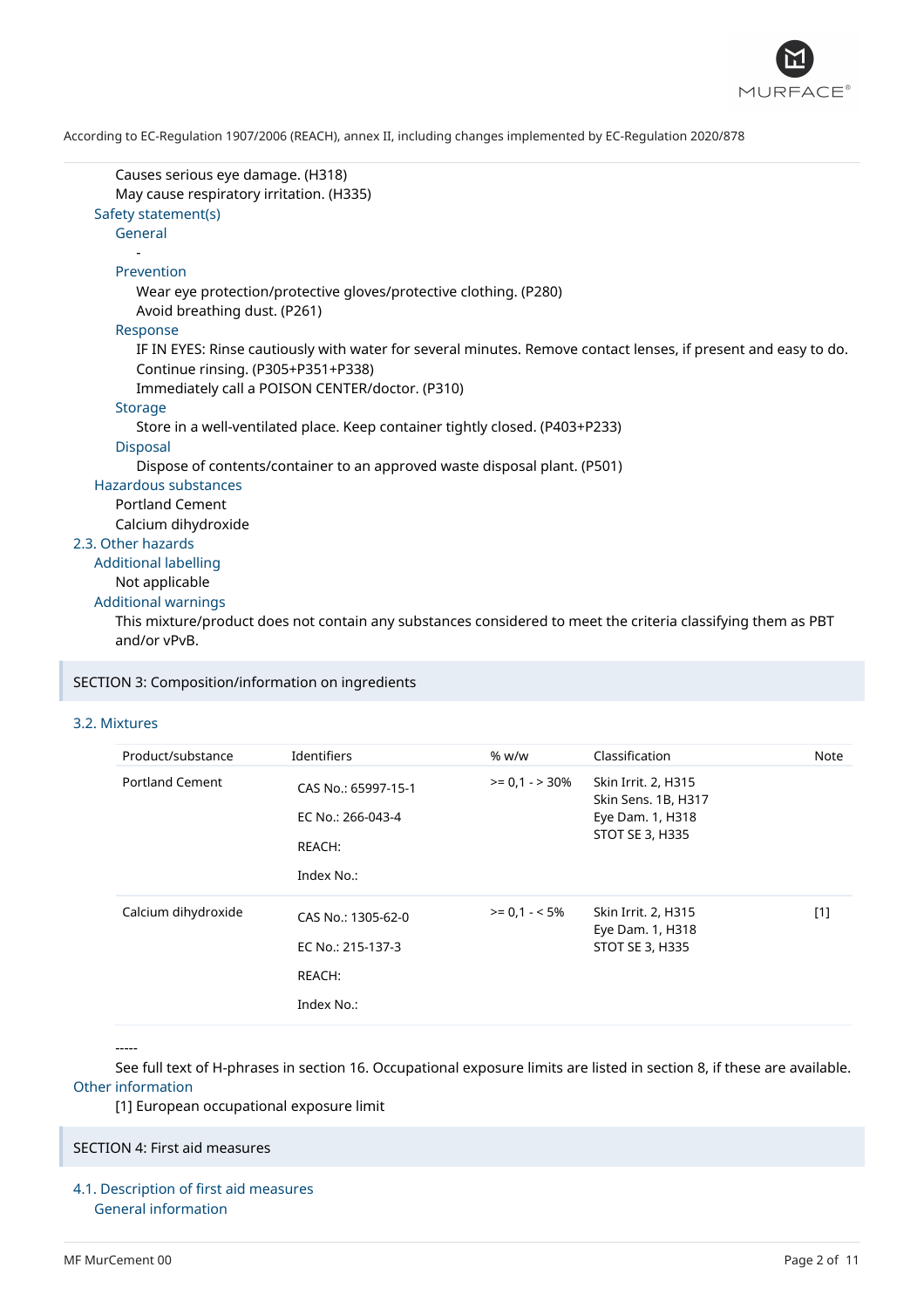

In the case of accident: Contact a doctor or casualty department – take the label or this safety data sheet. Contact a doctor if in doubt about the injured person's condition or if the symptoms persist. Never give an unconscious person water or other drink.

#### Inhalation

Upon breathing difficulties or irritation of the respiratory tract: Bring the person into fresh air and stay with him/her.

#### Skin contact

IF ON SKIN: Wash with plenty of water and soap.

Remove contaminated clothing and shoes. Ensure to wash exposed skin thoroughly with water and soap. DO NOT use solvents or thinners.

If skin irritation occurs: Get medical advice/attention.

#### Eye contact

Upon irritation of the eye: Remove contact lenses. Flush eyes with plenty of water or salt water (20-30°C) for at least 15 minutes and continue until irritation stops. Make sure you flush under the upper and lower eyelids. Seek medical assistance immediately and continue flushing during transport.

# Ingestion

Provide plenty of water for the person to drink and stay with him/her. In case of malaise, seek medical advice immediately and bring the safety data sheet or label from the product. Do not induce vomiting, unless recommended by the doctor. Have the victim lean forward with head down to avoid inhalation of- or choking on vomited material.

#### Burns

Not applicable

# 4.2. Most important symptoms and effects, both acute and delayed

Sensitisation: This product contains substances, which may trigger allergic reaction upon dermal contact. Manifestation of allergic reactions typically takes place within 12-72 hours after exposure.

Irritation effects: This product contains substances, which may cause irritation upon exposure to skin, eyes or lungs. Exposure may result in an increased absorption potential of other hazardous substances at the area of exposure.

#### 4.3. Indication of any immediate medical attention and special treatment needed

IF exposed or concerned:

Get immediate medical advice/attention.

If skin irritation or rash occurs: Get medical advice/attention.

### Information to medics

Bring this safety data sheet or the label from this product.

# SECTION 5: Firefighting measures

# 5.1. Extinguishing media

Suitable extinguishing media: Alcohol-resistant foam, carbon dioxide, powder, water mist.

Unsuitable extinguishing media: Waterjets should not be used, since they can spread the fire.

# 5.2. Special hazards arising from the substance or mixture

Fire will result in dense smoke. Exposure to combustion products may harm your health. Closed containers, which are exposed to fire, should be cooled with water. Do not allow fire-extinguishing water to enter the sewage system and nearby surface waters.

### 5.3. Advice for firefighters

Wear self-contained breathing apparatus and protective clothing to prevent contact. Upon direct exposure contact The National Poisons Information Service (dial 111, 24 h service) in order to obtain further advice.

SECTION 6: Accidental release measures

# 6.1. Personal precautions, protective equipment and emergency procedures Avoid direct contact with spilled substances.

# 6.2. Environmental precautions

Avoid discharge to lakes, streams, sewers, etc.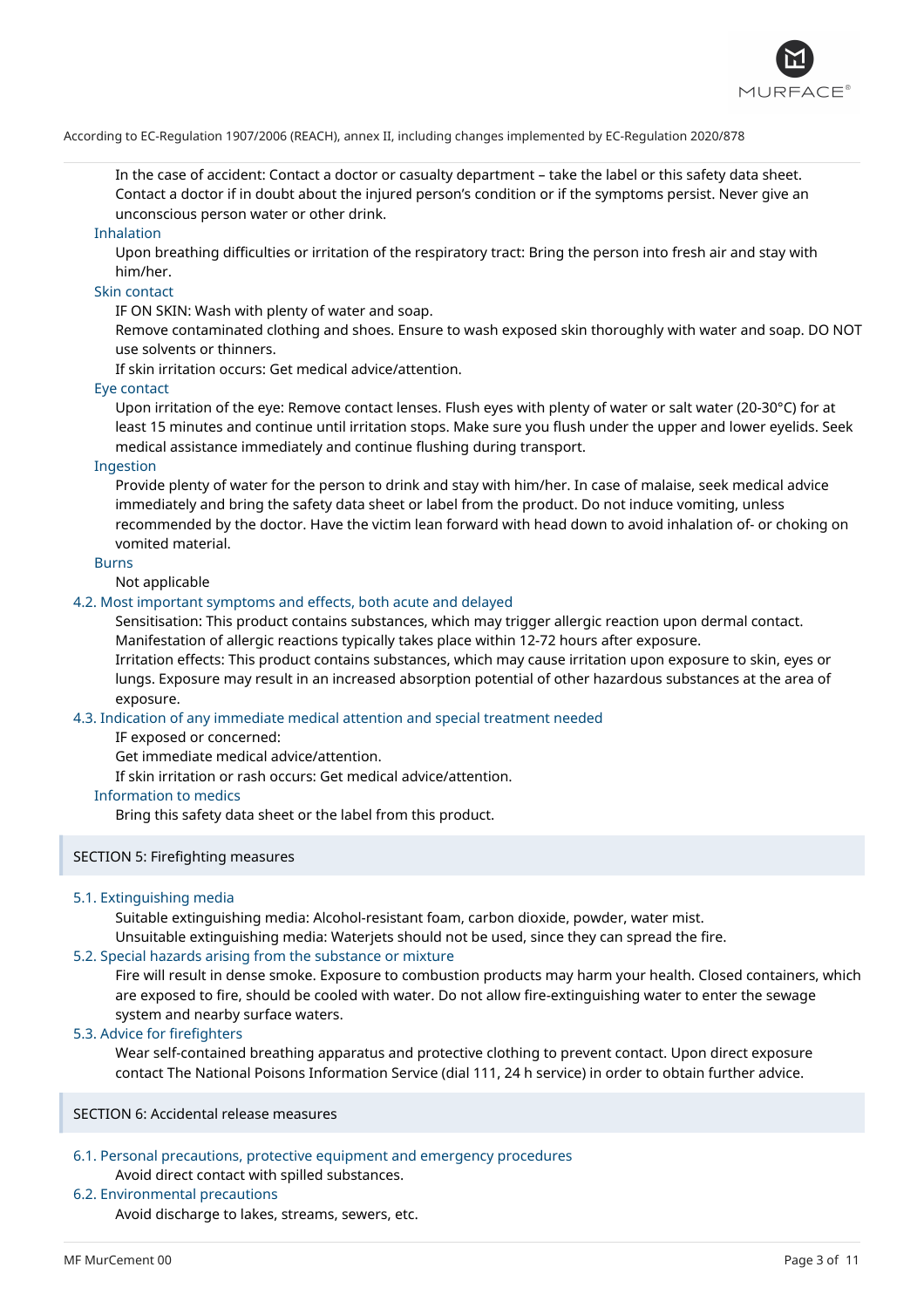

#### 6.3. Methods and material for containment and cleaning up

Collect spills carefully. Moist the material with water in order to prevent the formation and propagation of dust. To the extent possible cleaning is performed with normal cleaning agents. Avoid use of solvents.

# 6.4. Reference to other sections

See section 13 on "Disposal considerations" in regard of handling of waste.

See section 8 "Exposure controls/personal protection" for protective measures.

### SECTION 7: Handling and storage

#### 7.1. Precautions for safe handling

Avoid direct contact with the product.

Smoking, drinking and consumption of food is not allowed in the work area.

See section 8 "Exposure controls/personal protection" for information on personal protection.

#### 7.2. Conditions for safe storage, including any incompatibilities

Containers that have been opened must be carefully resealed and kept upright to prevent leakage.

Powder trickling out onto the floor or onto other containers must be prevented.

Recommended storage material

Keep only in original packaging.

# Storage temperature

Room temperature 18 to 23°C (Storage on stock, 3 to 8°C)

# Incompatible materials

Strong acids, strong bases, strong oxidizing agents, and strong reducing agents.

### 7.3. Specific end use(s)

This product should only be used for applications quoted in section 1.2

# SECTION 8: Exposure controls/personal protection

# 8.1. Control parameters

 $\overline{a}$ 

#### $\overline{a}$ Portland Cement

Long term exposure limit (8 hours) (mg/m<sup>3</sup>): 10(inhalable)/4(respirable)

Calcium dihydroxide

Long term exposure limit (8 hours) (mg/m<sup>3</sup>): 5(inhalable)/1(respirable) Short term exposure limit (15 minutes) (mg/m<sup>3</sup>): 4(respirable)

The Control of Substances Hazardous to Health Regulations 2002. SI 2002/2677 The Stationery Office 2002. EH40/2005 Workplace exposure limits (Fourth Edition 2020).

# DNEL

No data available

# PNEC

| <b>PNEC</b><br>Route of exposure<br>Duration of Exposure                      | 0,0035 mg/kg<br>Soil                                        |
|-------------------------------------------------------------------------------|-------------------------------------------------------------|
| Product/substance<br><b>PNEC</b><br>Route of exposure<br>Duration of Exposure | Calcium dihydroxide<br>0,0067<br>Marine water sediment      |
| Donald at the detection                                                       | والمستناء والمستناد والالمستند والمناسب والمستناة والمستنات |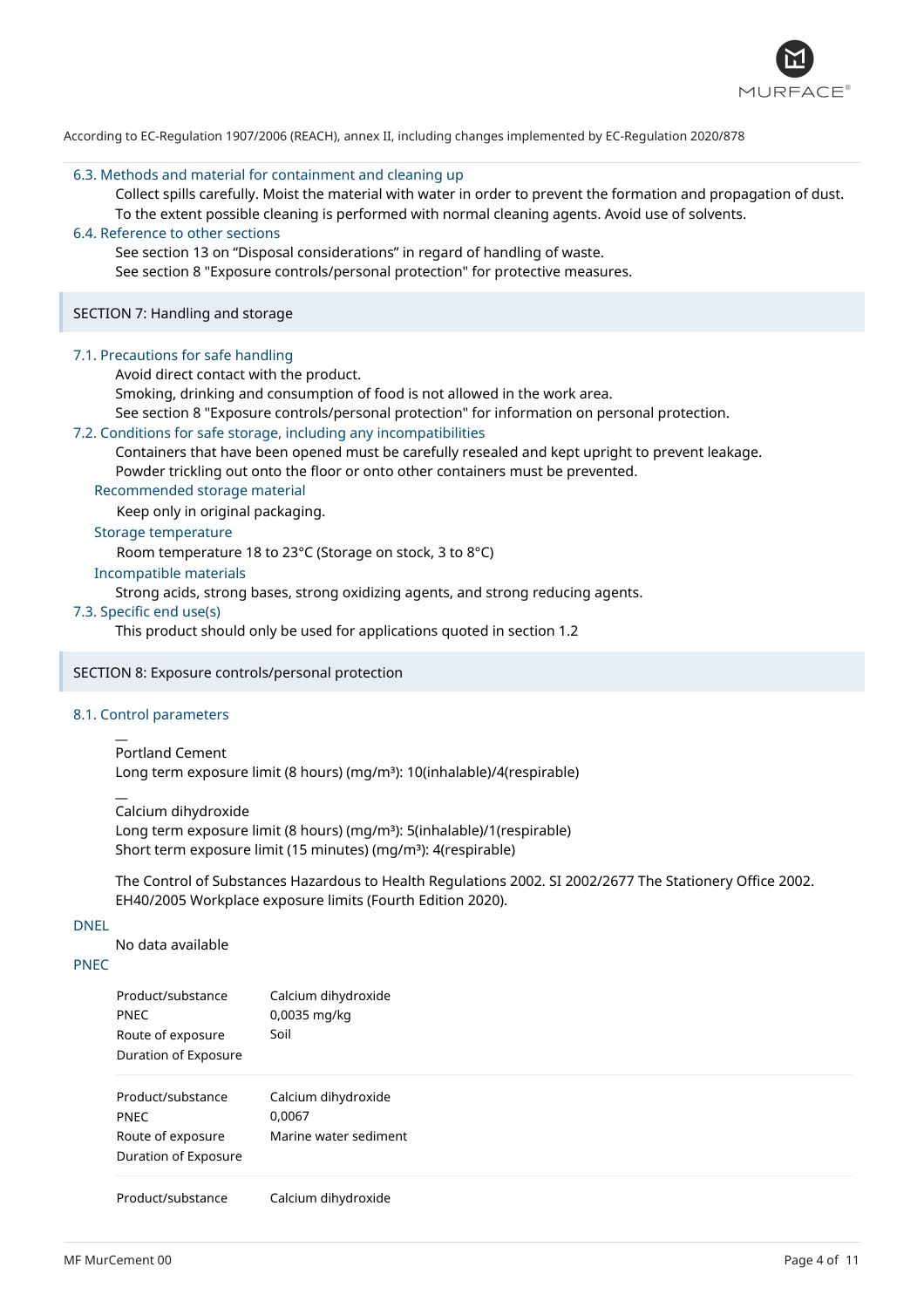

| <b>PNEC</b><br>Route of exposure<br>Duration of Exposure                      | $0.067$ mg/kg<br>Freshwater sediment               |
|-------------------------------------------------------------------------------|----------------------------------------------------|
| Product/substance<br><b>PNEC</b><br>Route of exposure<br>Duration of Exposure | Calcium dihydroxide<br>0,0016 mg/L<br>Marine water |
| Product/substance<br><b>PNEC</b><br>Route of exposure<br>Duration of Exposure | Calcium dihydroxide<br>$0,016$ mg/L<br>Freshwater  |

#### 8.2. Exposure controls

Compliance with the given occupational exposure limits values should be controlled on a regular basis. General recommendations

Smoking, drinking and consumption of food is not allowed in the work area.

#### Exposure scenarios

There are no exposure scenarios implemented for this product.

# Exposure limits

Professional users are subjected to the legally set maximum concentrations for occupational exposure. See occupational hygiene limit values above.

# Appropriate technical measures

Airborne gas and dust concentrations must be kept at a minimum and below current limit values (see above). Installation of a local exhaust system if normal air flow in the work room is not sufficient is recommended. Ensure emergency eyewash and -showers are clearly marked.

### Hygiene measures

Take off contaminated clothing and wash it before reuse.

# Measures to avoid environmental exposure

#### No specific requirements

Individual protection measures, such as personal protective equipment

#### **Generally**

Use only CE marked protective equipment.

#### No specific requirements

### Respiratory Equipment

| Type                                      | Class                    | Colour | Standards                |  |
|-------------------------------------------|--------------------------|--------|--------------------------|--|
| S/SL                                      | P <sub>1</sub>           | White  | EN149                    |  |
| Skin protection                           |                          |        |                          |  |
| Recommended                               | Type/Category            |        | Standards                |  |
| Dedicated work clothing<br>should be worn | $\overline{\phantom{a}}$ |        | $\overline{\phantom{a}}$ |  |

### Hand protection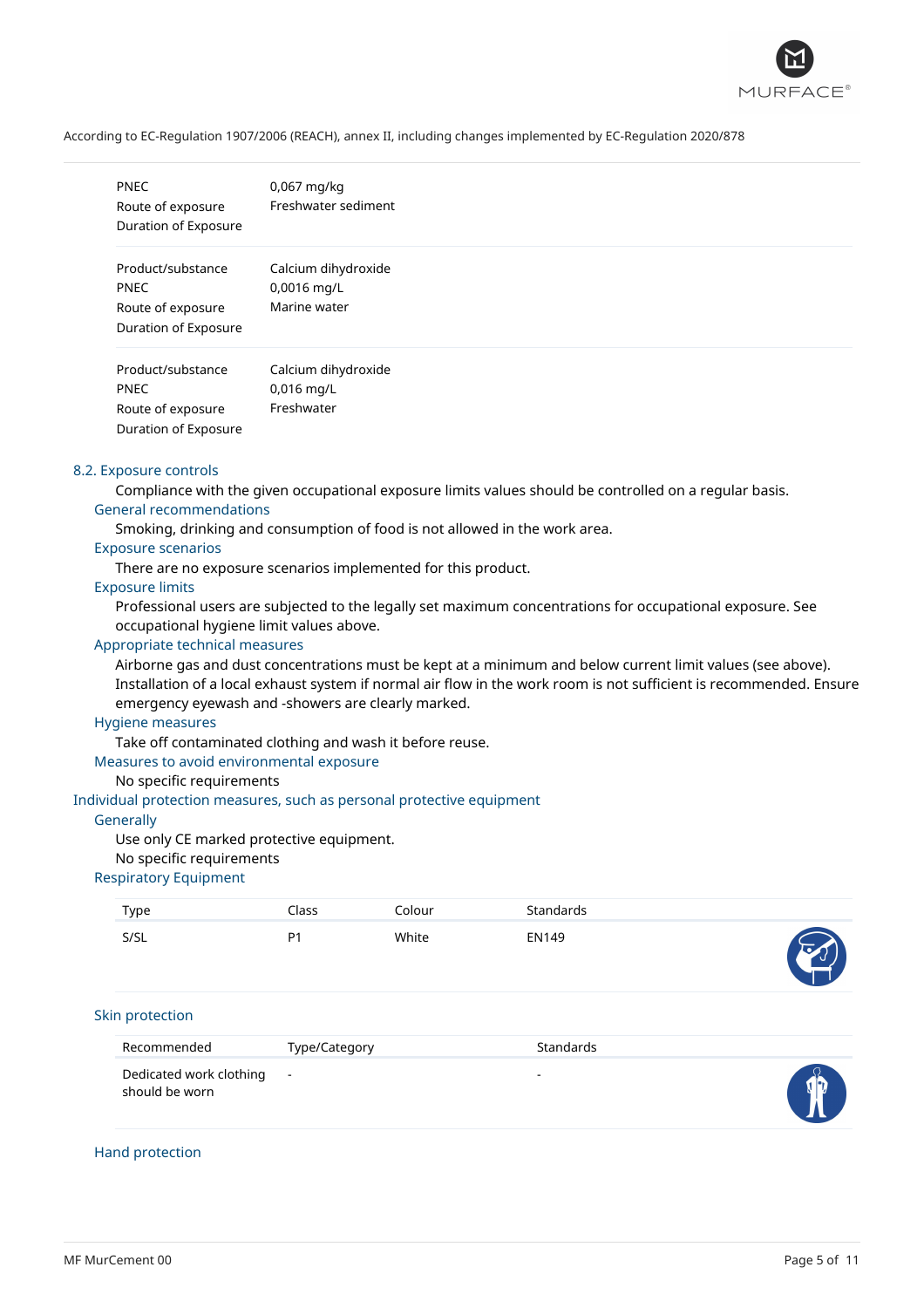

| Material                                                                                                                                                                                                                                                                                                                                                                                                                                                                                  | Glove thickness (mm)                                                                                                                                                                                                                                                                              | Breakthrough time (min.) | Standards |  |
|-------------------------------------------------------------------------------------------------------------------------------------------------------------------------------------------------------------------------------------------------------------------------------------------------------------------------------------------------------------------------------------------------------------------------------------------------------------------------------------------|---------------------------------------------------------------------------------------------------------------------------------------------------------------------------------------------------------------------------------------------------------------------------------------------------|--------------------------|-----------|--|
| Nitrile                                                                                                                                                                                                                                                                                                                                                                                                                                                                                   | $0,11-0,14$                                                                                                                                                                                                                                                                                       |                          | EN374-2   |  |
| Eye protection                                                                                                                                                                                                                                                                                                                                                                                                                                                                            |                                                                                                                                                                                                                                                                                                   |                          |           |  |
| Type                                                                                                                                                                                                                                                                                                                                                                                                                                                                                      | Standards                                                                                                                                                                                                                                                                                         |                          |           |  |
| Safety glasses                                                                                                                                                                                                                                                                                                                                                                                                                                                                            | <b>EN166</b>                                                                                                                                                                                                                                                                                      |                          |           |  |
| SECTION 9: Physical and chemical properties                                                                                                                                                                                                                                                                                                                                                                                                                                               |                                                                                                                                                                                                                                                                                                   |                          |           |  |
| Physical state<br>Powder<br>Colour<br>White<br>Odour / Odour threshold<br>None<br>pH<br>12<br>Density (g/cm <sup>3</sup> )<br>2.2 (20 $°C$ )<br>Kinematic viscosity<br>Does not apply to solids.<br>Particle characteristics<br>Phase changes<br>Melting point/Freezing point (°C)<br>Does not apply to solids.<br>Boiling point (°C)<br>Does not apply to solids.<br>Vapour pressure<br>Relative vapour density<br>Does not apply to solids.<br>Decomposition temperature (°C)<br>550 °C | 9.1. Information on basic physical and chemical properties<br>Testing not relevant or not possible due to nature of the product.<br>Not applicable - risk of decomposition<br>Softening point/range (waxes and pastes) (°C)<br>Testing not relevant or not possible due to nature of the product. |                          |           |  |
| Data on fire and explosion hazards<br>Flash point (°C)<br>Does not apply to solids.                                                                                                                                                                                                                                                                                                                                                                                                       |                                                                                                                                                                                                                                                                                                   |                          |           |  |
| Ignition (°C)<br>Auto flammability (°C)<br>Lower and upper explosion limit (% v/v)                                                                                                                                                                                                                                                                                                                                                                                                        | Testing not relevant or not possible due to nature of the product.<br>Testing not relevant or not possible due to nature of the product.                                                                                                                                                          |                          |           |  |
| Does not apply to solids.<br>Solubility                                                                                                                                                                                                                                                                                                                                                                                                                                                   |                                                                                                                                                                                                                                                                                                   |                          |           |  |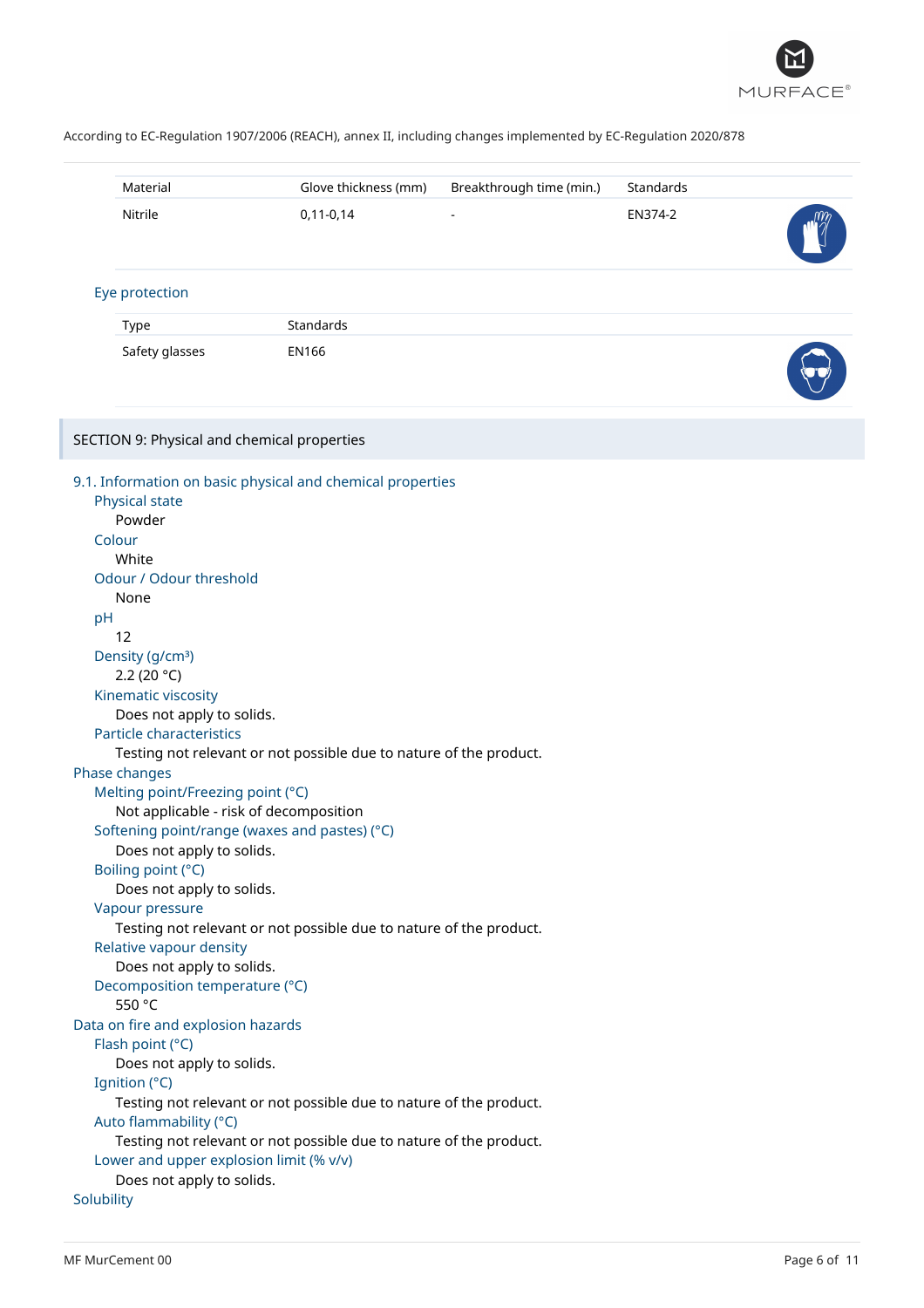

| Solubility in water<br>Soluble<br>n-octanol/water coefficient<br>Testing not relevant or not possible due to nature of the product.<br>Solubility in fat (g/L)<br>Testing not relevant or not possible due to nature of the product.<br>9.2. Other information<br>Other physical and chemical parameters<br>No data available                                                                                                                                                                                                                                                                                                                                                                                                                                                                                                                                                                                                                                                                                                |  |
|------------------------------------------------------------------------------------------------------------------------------------------------------------------------------------------------------------------------------------------------------------------------------------------------------------------------------------------------------------------------------------------------------------------------------------------------------------------------------------------------------------------------------------------------------------------------------------------------------------------------------------------------------------------------------------------------------------------------------------------------------------------------------------------------------------------------------------------------------------------------------------------------------------------------------------------------------------------------------------------------------------------------------|--|
| SECTION 10: Stability and reactivity                                                                                                                                                                                                                                                                                                                                                                                                                                                                                                                                                                                                                                                                                                                                                                                                                                                                                                                                                                                         |  |
| 10.1. Reactivity<br>No data available<br>10.2. Chemical stability<br>The product is stable under the conditions, noted in section 7 "Handling and storage".<br>10.3. Possibility of hazardous reactions<br>No special<br>10.4. Conditions to avoid<br>No special<br>10.5. Incompatible materials<br>Strong acids, strong bases, strong oxidizing agents, and strong reducing agents.<br>10.6. Hazardous decomposition products<br>The product is not degraded when used as specified in section 1.                                                                                                                                                                                                                                                                                                                                                                                                                                                                                                                           |  |
| SECTION 11: Toxicological information                                                                                                                                                                                                                                                                                                                                                                                                                                                                                                                                                                                                                                                                                                                                                                                                                                                                                                                                                                                        |  |
| 11.1. Information on hazard classes as defined in Regulation (EC) No 1272/2008<br><b>Acute toxicity</b><br>Based on available data, the classification criteria are not met.<br>Skin corrosion/irritation<br>Causes skin irritation.<br>Serious eye damage/irritation<br>Causes serious eye damage.<br><b>Respiratory sensitisation</b><br>Based on available data, the classification criteria are not met.<br>Skin sensitisation<br>May cause an allergic skin reaction.<br>Germ cell mutagenicity<br>Based on available data, the classification criteria are not met.<br>Carcinogenicity<br>Based on available data, the classification criteria are not met.<br>Reproductive toxicity<br>Based on available data, the classification criteria are not met.<br>STOT-single exposure<br>May cause respiratory irritation.<br>STOT-repeated exposure<br>Based on available data, the classification criteria are not met.<br><b>Aspiration hazard</b><br>Based on available data, the classification criteria are not met. |  |
| 11.2 Information on other hazards                                                                                                                                                                                                                                                                                                                                                                                                                                                                                                                                                                                                                                                                                                                                                                                                                                                                                                                                                                                            |  |

#### 11.2. Information on other hazards

### Long term effects

Irritation effects: This product contains substances, which may cause irritation upon exposure to skin, eyes or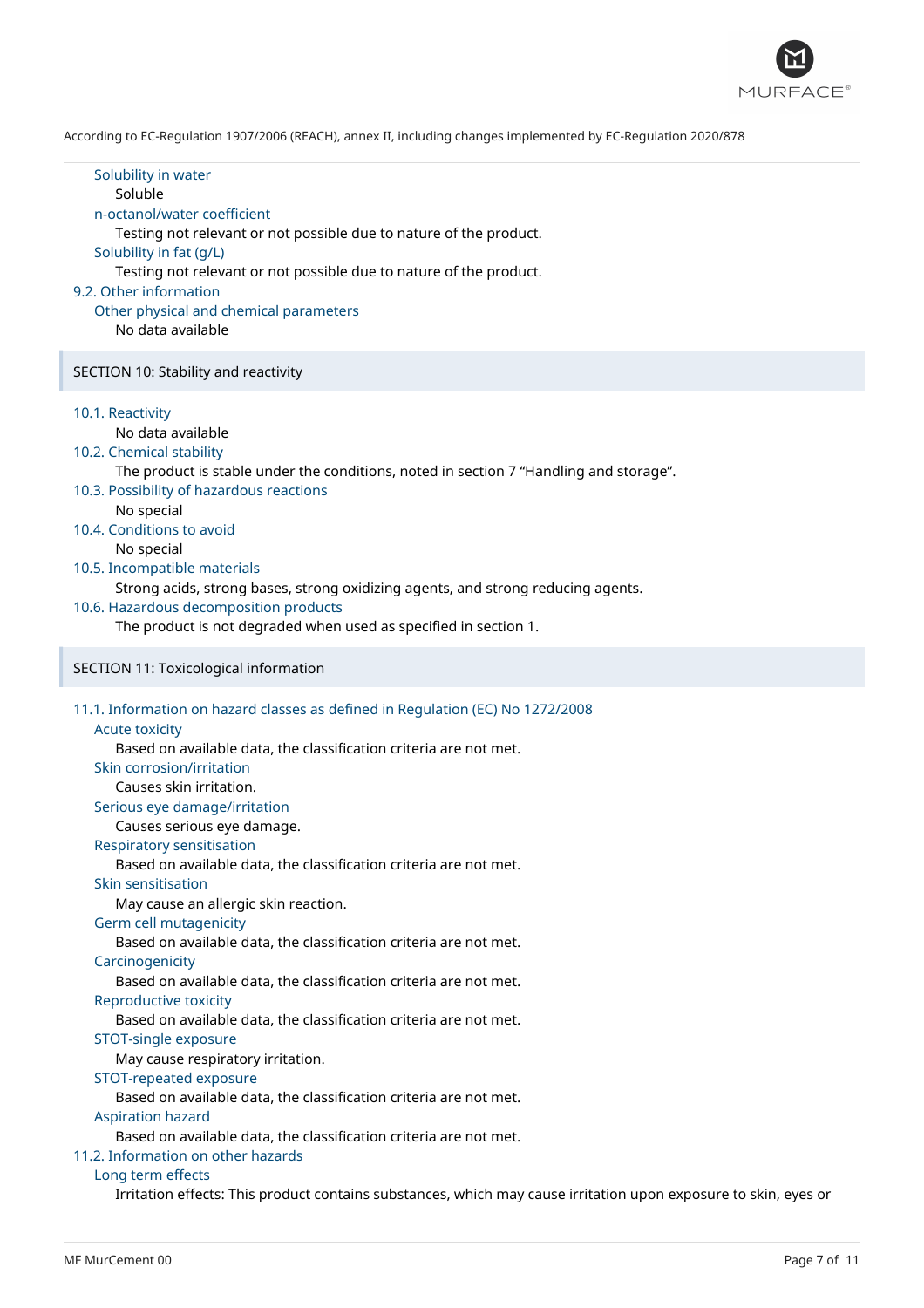

lungs. Exposure may result in an increased absorption potential of other hazardous substances at the area of exposure.

Endocrine disrupting properties No special Other information No special

# SECTION 12: Ecological information

# 12.1. Toxicity

| Product/substance<br>Test method | Calcium dihydroxide |  |
|----------------------------------|---------------------|--|
| Species                          | Fish                |  |
| Compartment                      |                     |  |
| Duration                         | 28 days             |  |
| Test                             | <b>NOEC</b>         |  |
| Result                           | $0,16$ mg/L         |  |
| Other information                |                     |  |
| Product/substance                | Calcium dihydroxide |  |
| Test method                      |                     |  |
| Species                          | Algae               |  |
| Compartment                      |                     |  |
| Duration                         | 72 hours            |  |
| Test                             | <b>LC50</b>         |  |
| Result                           | 12,7 mg/L           |  |
| Other information                |                     |  |
| Product/substance                | Calcium dihydroxide |  |
| Test method                      |                     |  |
| Species                          | Daphnia             |  |
| Compartment                      |                     |  |
| Duration                         | 48 hours            |  |
| Test                             | <b>EC50</b>         |  |
| Result                           | 12,6 mg/L           |  |
| Other information                |                     |  |
| Product/substance                | Calcium dihydroxide |  |
| Test method                      |                     |  |
| Species                          | Daphnia             |  |
| Compartment                      |                     |  |
| Duration                         | 21 days             |  |
| Test                             | <b>NOEC</b>         |  |
| Result                           | 0,317 mg/L          |  |
| Other information                |                     |  |

### 12.3. Bioaccumulative potential

# No data available

12.4. Mobility in soil

No data available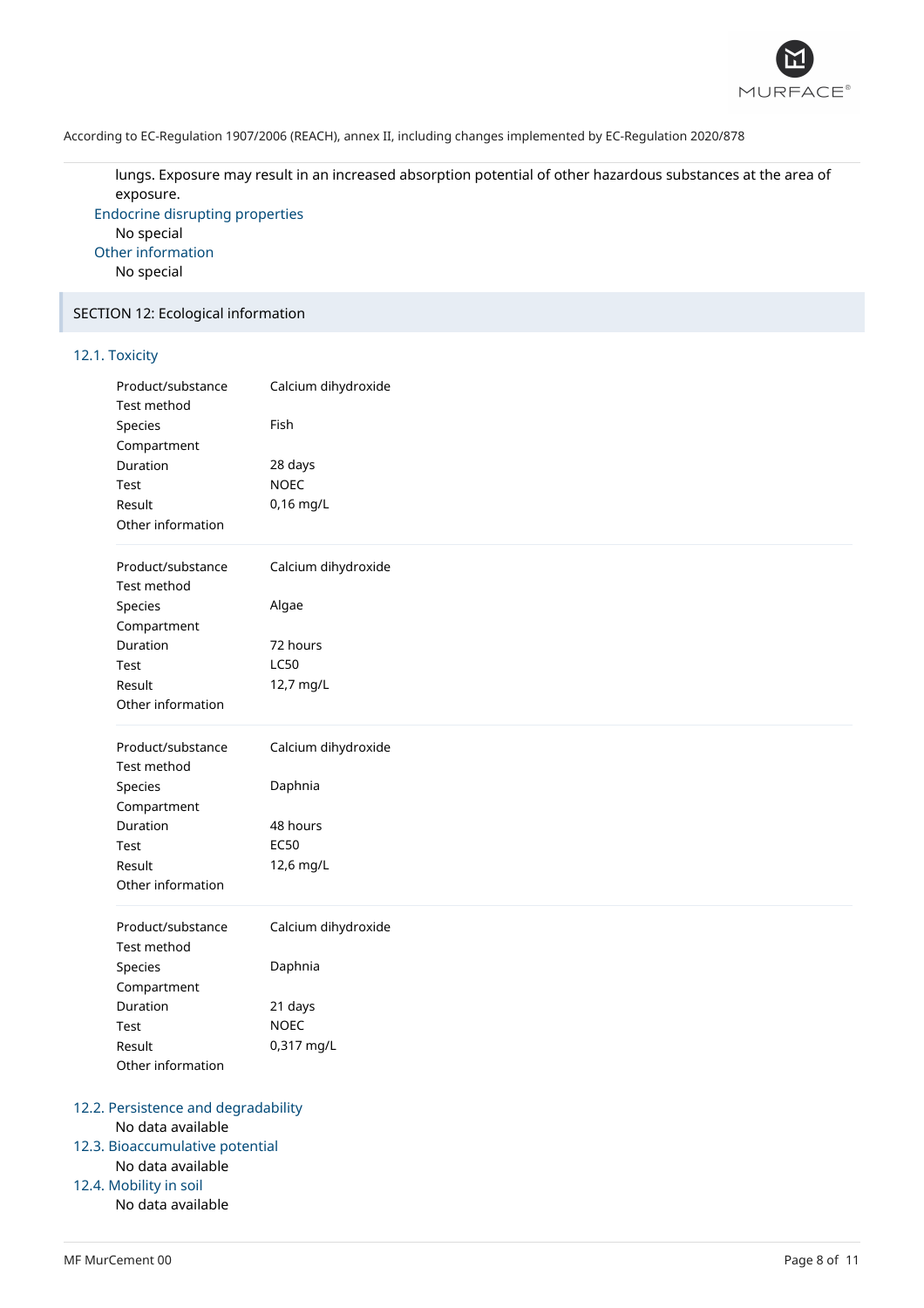

#### 12.5. Results of PBT and vPvB assessment

This mixture/product does not contain any substances considered to meet the criteria classifying them as PBT and/or vPvB.

- 12.6. Endocrine disrupting properties
	- No special
- 12.7. Other adverse effects

No special

SECTION 13: Disposal considerations

#### 13.1. Waste treatment methods

Product is covered by the regulations on hazardous waste.

HP 4 - Irritant (skin irritation and eye damage)

HP 5 - Specific Target Organ Toxicity (STOT)/Aspiration Toxicity

HP 13 – Sensitising

Dispose of contents/container to an approved waste disposal plant.

Regulation (EU) No 1357/2014 of 18 December 2014 on waste.

### EWC code

08 01 11\* Waste paint and varnish containing organic solvents or other dangerous substances

# Specific labelling

# Not applicable

# Contaminated packing

Packaging containing residues of the product must be disposed of similarly to the product.

### SECTION 14: Transport information

#### 14.1. - 14.4.

Not dangerous goods according to ADR, IATA and IMDG.

# ADR/RID

Not applicable

# IMDG

Not applicable

MARINE POLLUTANT

# No

- **IATA** 
	- Not applicable
- 14.5. Environmental hazards
	- Not applicable
- 14.6. Special precautions for user

Not applicable

14.7. Maritime transport in bulk according to IMO instruments No data available

# SECTION 15: Regulatory information

- 15.1. Safety, health and environmental regulations/legislation specific for the substance or mixture Restrictions for application
	- Restricted to professional users.

People under the age of 18 shall not be exposed to this product.

# Demands for specific education

# No specific requirements

# SEVESO - Categories / dangerous substances

Not applicable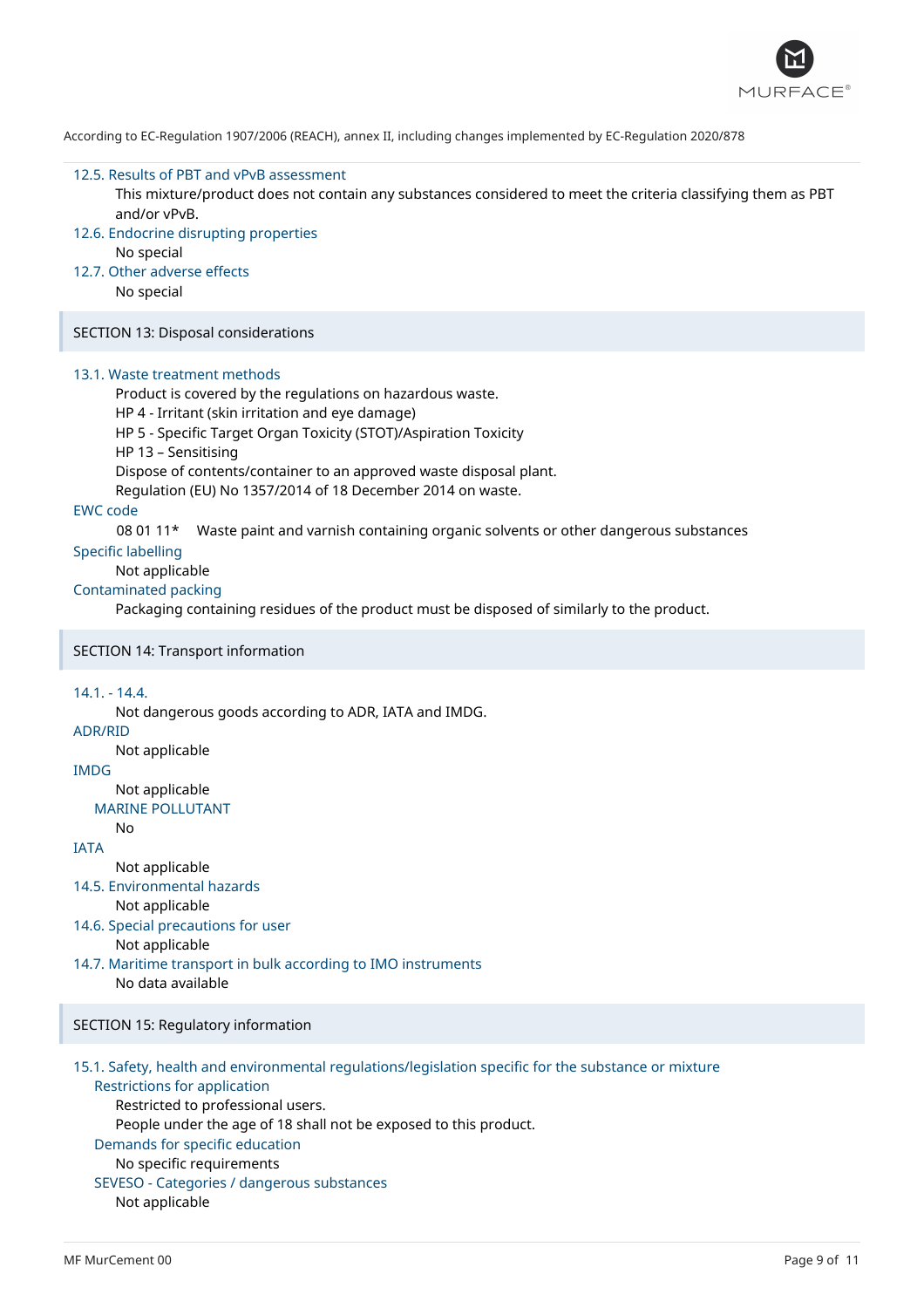

| <b>Additional information</b><br>Not applicable<br><b>Sources</b><br>The Management of Health and Safety at Work Regulations 1999<br>Regulation (EU) No 1357/2014 of 18 December 2014 on waste.<br>CLP Regulation (EC) No 1272/2008, as retained and amended in UK law.<br>EC-Regulation 1907/2006 (REACH), as amended by UK REACH Regulations SI 2019/758<br>15.2. Chemical safety assessment<br>No                                                                                                                                                                                                                                                                                                                                                                                                                                                                                                                                                                                                                                                                                                                                                                                                                                                                                                                                                                                                                                                                                                                                                                                                                                                                                                                                                                                                                                                                                                                                                                                                                                                                                                                                                                                |
|-------------------------------------------------------------------------------------------------------------------------------------------------------------------------------------------------------------------------------------------------------------------------------------------------------------------------------------------------------------------------------------------------------------------------------------------------------------------------------------------------------------------------------------------------------------------------------------------------------------------------------------------------------------------------------------------------------------------------------------------------------------------------------------------------------------------------------------------------------------------------------------------------------------------------------------------------------------------------------------------------------------------------------------------------------------------------------------------------------------------------------------------------------------------------------------------------------------------------------------------------------------------------------------------------------------------------------------------------------------------------------------------------------------------------------------------------------------------------------------------------------------------------------------------------------------------------------------------------------------------------------------------------------------------------------------------------------------------------------------------------------------------------------------------------------------------------------------------------------------------------------------------------------------------------------------------------------------------------------------------------------------------------------------------------------------------------------------------------------------------------------------------------------------------------------------|
| SECTION 16: Other information                                                                                                                                                                                                                                                                                                                                                                                                                                                                                                                                                                                                                                                                                                                                                                                                                                                                                                                                                                                                                                                                                                                                                                                                                                                                                                                                                                                                                                                                                                                                                                                                                                                                                                                                                                                                                                                                                                                                                                                                                                                                                                                                                       |
| Full text of H-phrases as mentioned in section 3<br>H315, Causes skin irritation.<br>H317, May cause an allergic skin reaction.<br>H318, Causes serious eye damage.<br>H335, May cause respiratory irritation.<br>Abbreviations and acronyms<br>ADN = European Provisions concerning the International Carriage of Dangerous Goods by Inland Waterway<br>ADR = The European Agreement concerning the International Carriage of Dangerous Goods by Road<br>ATE = Acute Toxicity Estimate<br><b>BCF = Bioconcentration Factor</b><br><b>CAS = Chemical Abstracts Service</b><br>CE = Conformité Européenne<br>CLP = Classification, Labelling and Packaging Regulation [Regulation (EC) No. 1272/2008]<br>CSA = Chemical Safety Assessment<br><b>CSR = Chemical Safety Report</b><br><b>DMEL = Derived Minimal Effect Level</b><br>DNEL = Derived No Effect Level<br>EINECS = European Inventory of Existing Commercial chemical Substances<br>ES = Exposure Scenario<br>EUH statement = CLP-specific Hazard statement<br>EWC = European Waste Catalogue<br>GHS = Globally Harmonized System of Classification and Labelling of Chemicals<br>IARC = International Agency for Research on Cancer (IARC)<br><b>IATA = International Air Transport Association</b><br><b>IBC</b> = Intermediate Bulk Container<br><b>IMDG = International Maritime Dangerous Goods</b><br>LogPow = logarithm of the octanol/water partition coefficient<br>MARPOL = International Convention for the Prevention of Pollution From Ships, 1973 as modified by the Protocol<br>of 1978. ("Marpol" = marine pollution)<br>OECD = Organisation for Economic Co-operation and Development<br>PBT = Persistent, Bioaccumulative and Toxic<br><b>PNEC = Predicted No Effect Concentration</b><br>RID = The Regulations concerning the International Carriage of Dangerous Goods by Rail<br><b>RRN = REACH Registration Number</b><br>SCL = A specific concentration limit.<br>SVHC = Substances of Very High Concern<br>STOT-RE = Specific Target Organ Toxicity - Repeated Exposure<br>STOT-SE = Specific Target Organ Toxicity - Single Exposure<br>TWA = Time weighted average<br><b>UN = United Nations</b> |
| UVCB = Complex hydrocarbon substance<br>VOC = Volatile Organic Compound                                                                                                                                                                                                                                                                                                                                                                                                                                                                                                                                                                                                                                                                                                                                                                                                                                                                                                                                                                                                                                                                                                                                                                                                                                                                                                                                                                                                                                                                                                                                                                                                                                                                                                                                                                                                                                                                                                                                                                                                                                                                                                             |

I